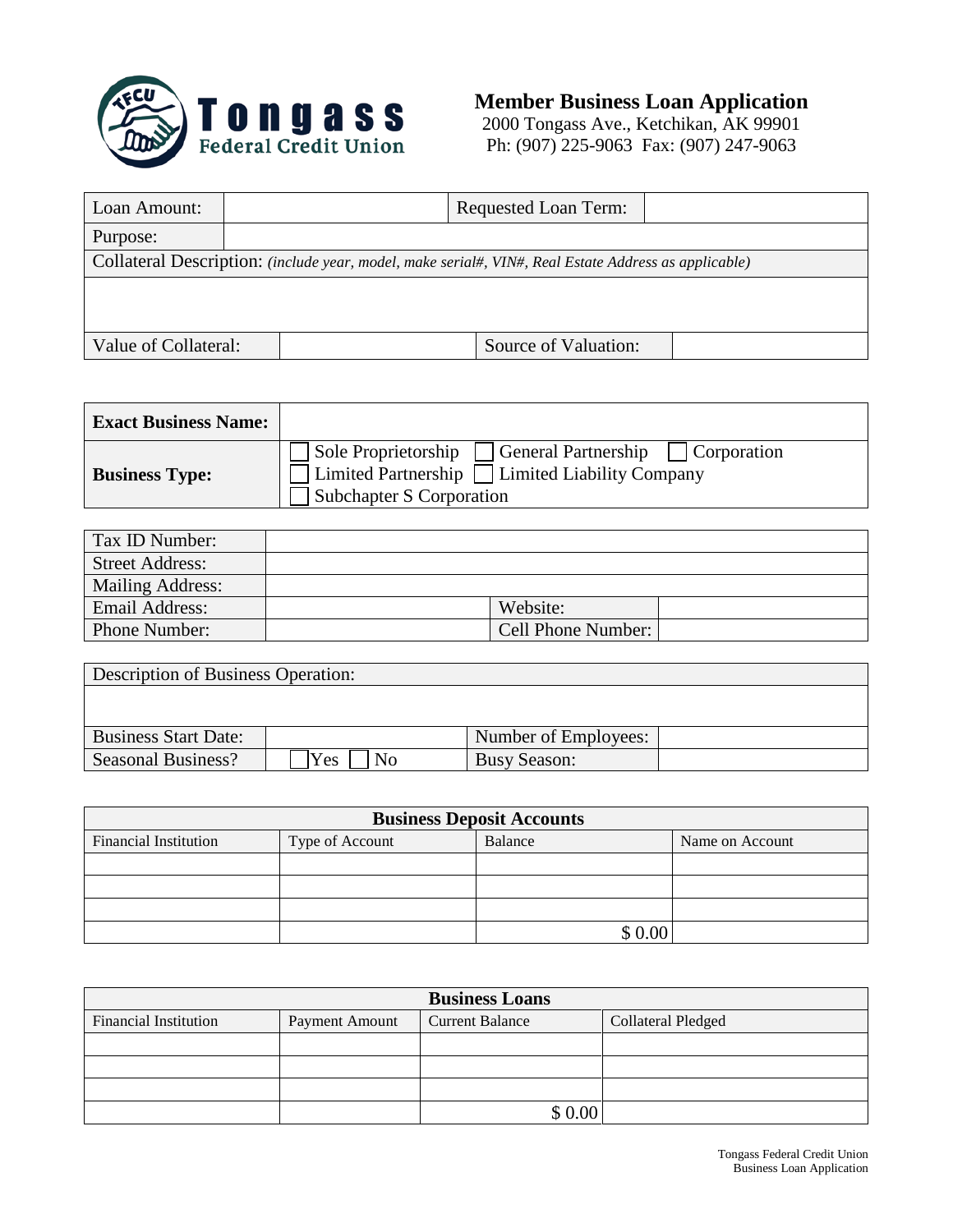| <b>Business Owners</b>  |  |       |  |                             |                |          |
|-------------------------|--|-------|--|-----------------------------|----------------|----------|
| Name                    |  | Title |  |                             | % of Ownership |          |
|                         |  |       |  |                             |                | $2.00\%$ |
| Years in this business: |  |       |  | Years in this line of work: |                |          |

| Name                    | Title |                             | % of Ownership |       |
|-------------------------|-------|-----------------------------|----------------|-------|
|                         |       |                             |                | 0.00% |
| Years in this business: |       | Years in this line of work: |                |       |

| Name                    | Title |                             | % of Ownership |          |
|-------------------------|-------|-----------------------------|----------------|----------|
|                         |       |                             |                | $0.00\%$ |
| Years in this business: |       | Years in this line of work: |                |          |

#### **Borrower's Certification and Authorization**

By signing below I (we) acknowledge that the information provided in this application is truthful. Tongass Federal Credit Union is authorized to verify any information given and is hereby authorized to obtain such information as may be required to corroborate the forgoing. Tongass Federal Credit Union is further authorized to check credit references, verify employment and obtain credit reports in connection with this loan application on in connection with any periodic reviews of any loans or credit which may be extended to me (us).

I (we) authorize you to provide to Tongass Federal Credit Union, any and all information and documentation that they request. Such information includes, but is not limited to, employment history and income; bank, money market and similar account balances; credit history; and copies of income tax returns. A copy of this authorization may be accepted as an original.

Any commitments or agreements on the part of the Credit Union must be in writing to be enforceable under Alaska State Law.

| Print Name | Title |
|------------|-------|
| Signature  | Date  |
| Print Name | Title |

```
Signature Date
```

| <b>Business Loan Information Checklist</b> |                                                                                                                                                                                                        |                                                                                                                                                                                                    |  |  |
|--------------------------------------------|--------------------------------------------------------------------------------------------------------------------------------------------------------------------------------------------------------|----------------------------------------------------------------------------------------------------------------------------------------------------------------------------------------------------|--|--|
|                                            | <b>For Established Businesses:</b>                                                                                                                                                                     | <b>For New Businesses:</b>                                                                                                                                                                         |  |  |
| ⋗                                          | <b>Completed Tongass Federal Credit Union</b><br><b>Business Loan Application.</b>                                                                                                                     | <b>Completed Tongass Federal Credit</b><br>⋗<br><b>Union Business Loan Application.</b>                                                                                                            |  |  |
| ⋗                                          | <b>Profit and Loss Statement and Balance Sheet.</b><br>Current year-to-date earnings statement and<br>current balance sheet listing all assets and<br>liabilities of the business (no personal items). | <b>Business Plan.</b> Please provide a copy of<br>your business plan complete with projected<br>income and expenses.                                                                               |  |  |
| ⋗                                          | Last Two Years Business Tax Returns. Please<br>be sure they are complete copies with all<br>attached schedules. Please sign and date copy.                                                             | <b>Resume</b> or letter describing experience and<br>$\blacktriangleright$<br>management capabilities for each<br>prospective owner, partner or stockholder to<br>own 20% or more of the business. |  |  |
| ⋗                                          | <b>Personal Financial Statement.</b> A current<br>personal financial statement for each owner or<br>each partner or stockholder. For your<br>convenience, a blank form is in the packet.               | <b>Personal Financial Statement and Tax</b><br>Returns. As described in left section.                                                                                                              |  |  |
| ➤                                          | Personal Tax Returns. Last two years for each<br>owner, partner, or stockholder owning 20% or                                                                                                          |                                                                                                                                                                                                    |  |  |

more of the business. Please sign and date copy.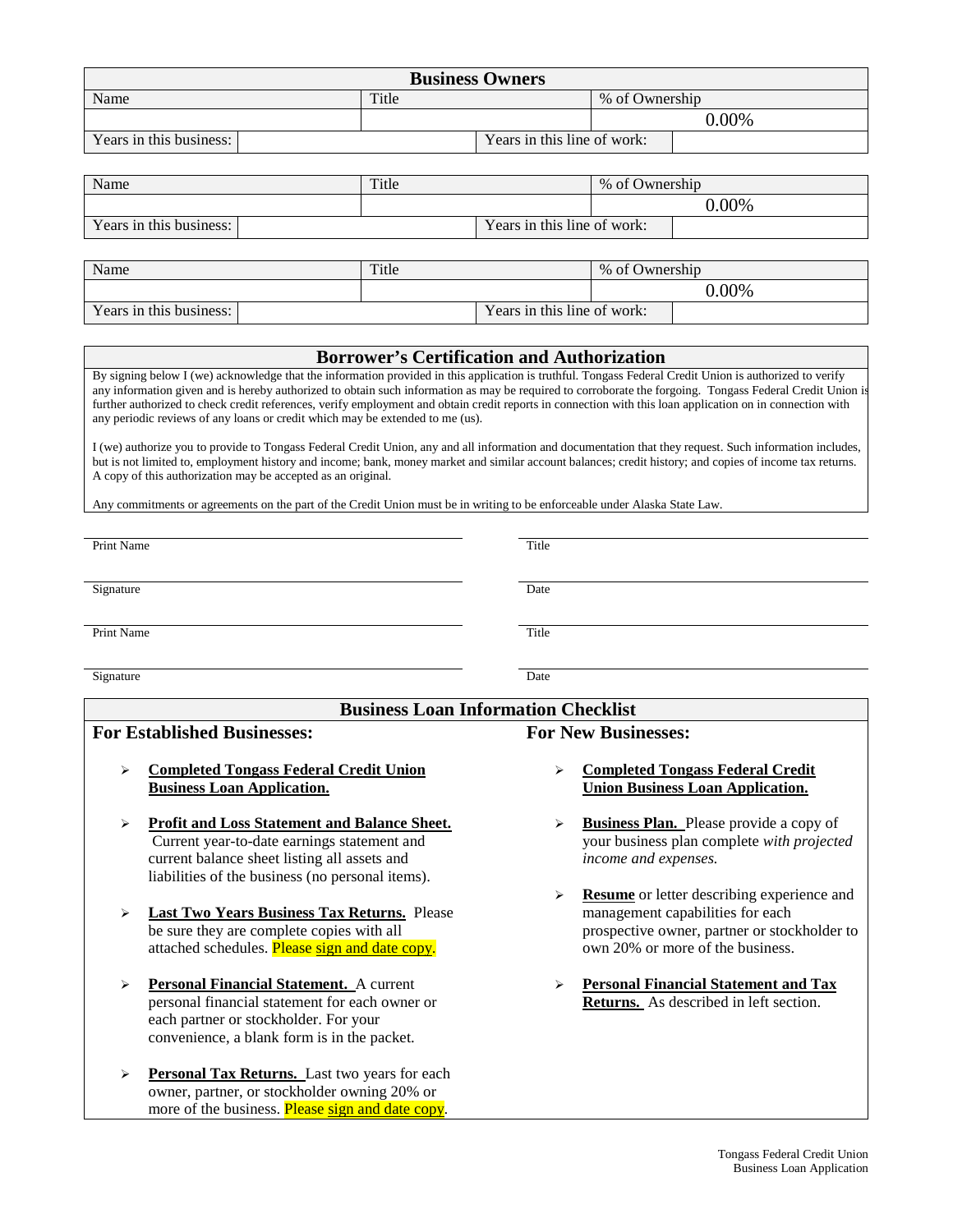## *[Your Business Name] Balance Sheet [Mmmm Dd, 200X]*

#### *Assets*

| <b>Current Assets:</b>         |     |             |             |
|--------------------------------|-----|-------------|-------------|
| Cash                           |     | \$0         |             |
| <b>Accounts Receivable</b>     | \$0 |             |             |
| Less: Reserve for Bad Debts    | 0   | 0           |             |
| Merchandise Inventory          |     | 0           |             |
| Prepaid Expenses               |     | 0           |             |
| Notes Receivable               |     | 0           |             |
| <b>Total Current Assets</b>    |     |             | \$0         |
| <b>Fixed Assets:</b>           |     |             |             |
| Vehicles                       | 0   |             |             |
| Less: Accumulated Depreciation | 0   | $\mathbf 0$ |             |
| <b>Furniture and Fixtures</b>  | 0   |             |             |
| Less: Accumulated Depreciation | 0   | 0           |             |
| Equipment                      | 0   |             |             |
| Less: Accumulated Depreciation | 0   | 0           |             |
| <b>Buildings</b>               | 0   |             |             |
| Less: Accumulated Depreciation | 0   | 0           |             |
| Land                           |     | 0           |             |
| <b>Total Fixed Assets</b>      |     |             | $\mathbf 0$ |
| <b>Other Assets:</b>           |     |             |             |
| Goodwill                       |     | 0           |             |
| <b>Total Other Assets</b>      |     |             | 0           |
| <b>Total Assets</b>            |     |             | \$0         |

## *Liabilities and Capital*

| <b>Current Liabilities:</b>      |     |     |
|----------------------------------|-----|-----|
| <b>Accounts Payable</b>          | \$0 |     |
| Sales Taxes Payable              | 0   |     |
| Payroll Taxes Payable            | 0   |     |
| <b>Accrued Wages Payable</b>     | 0   |     |
| <b>Unearned Revenues</b>         | 0   |     |
| Short-Term Notes Payable         | 0   |     |
| Short-Term Bank Loan Payable     |     |     |
| <b>Total Current Liabilities</b> |     | \$0 |

#### *Long-Term Liabilities:*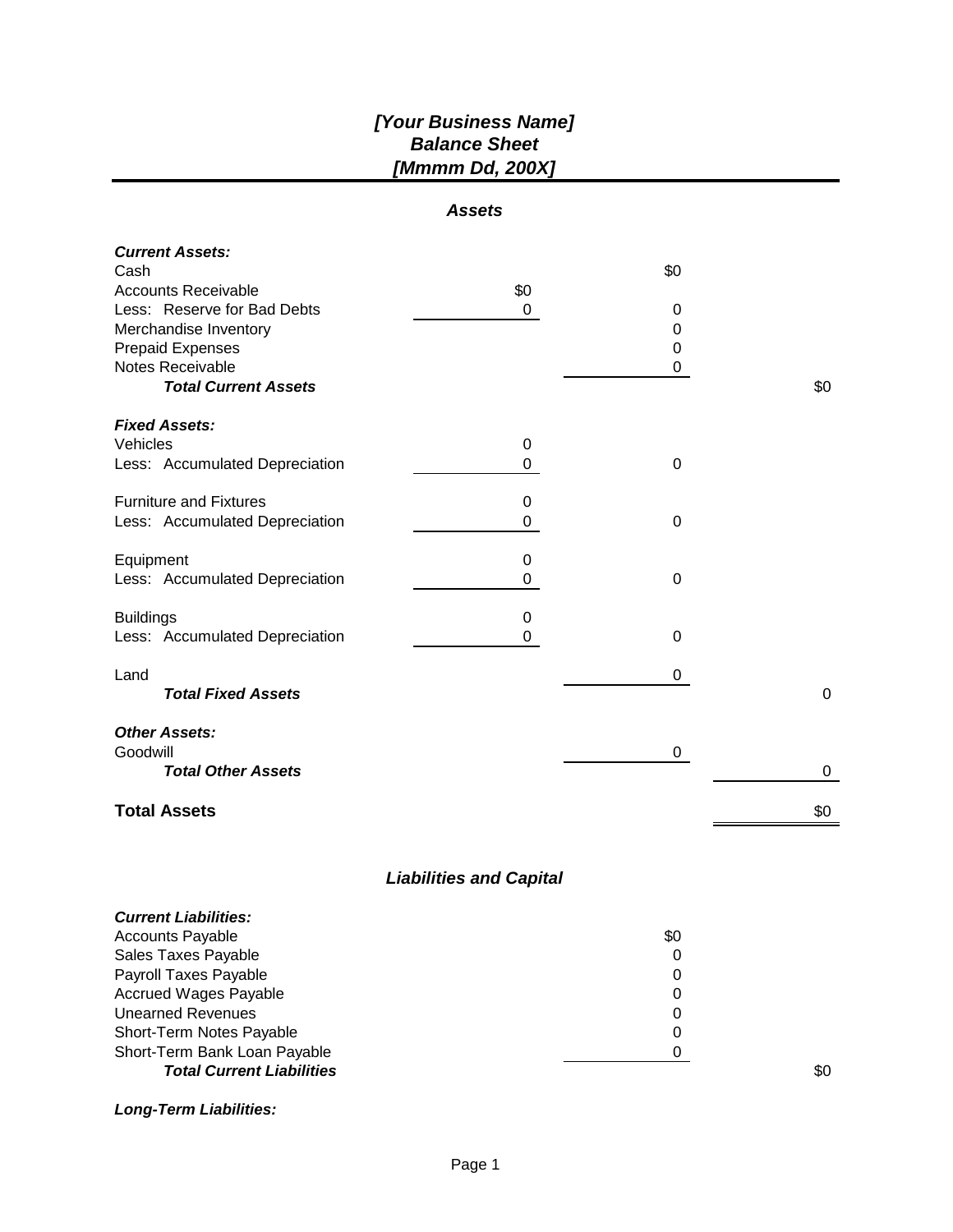## *[Your Business Name] Balance Sheet [Mmmm Dd, 200X]*

|                                      | --, ----- |     |
|--------------------------------------|-----------|-----|
| Long-Term Notes Payable              | 0         |     |
| Mortgage Payable                     |           |     |
| <b>Total Long-Term Liabilities</b>   |           | 0   |
| <b>Total Liabilities</b>             |           | 0   |
| Capital:                             |           |     |
| <b>Owner's Equity</b>                | 0         |     |
| <b>Net Profit</b>                    |           |     |
| <b>Total Capital</b>                 |           | 0   |
| <b>Total Liabilities and Capital</b> |           | \$0 |
|                                      |           |     |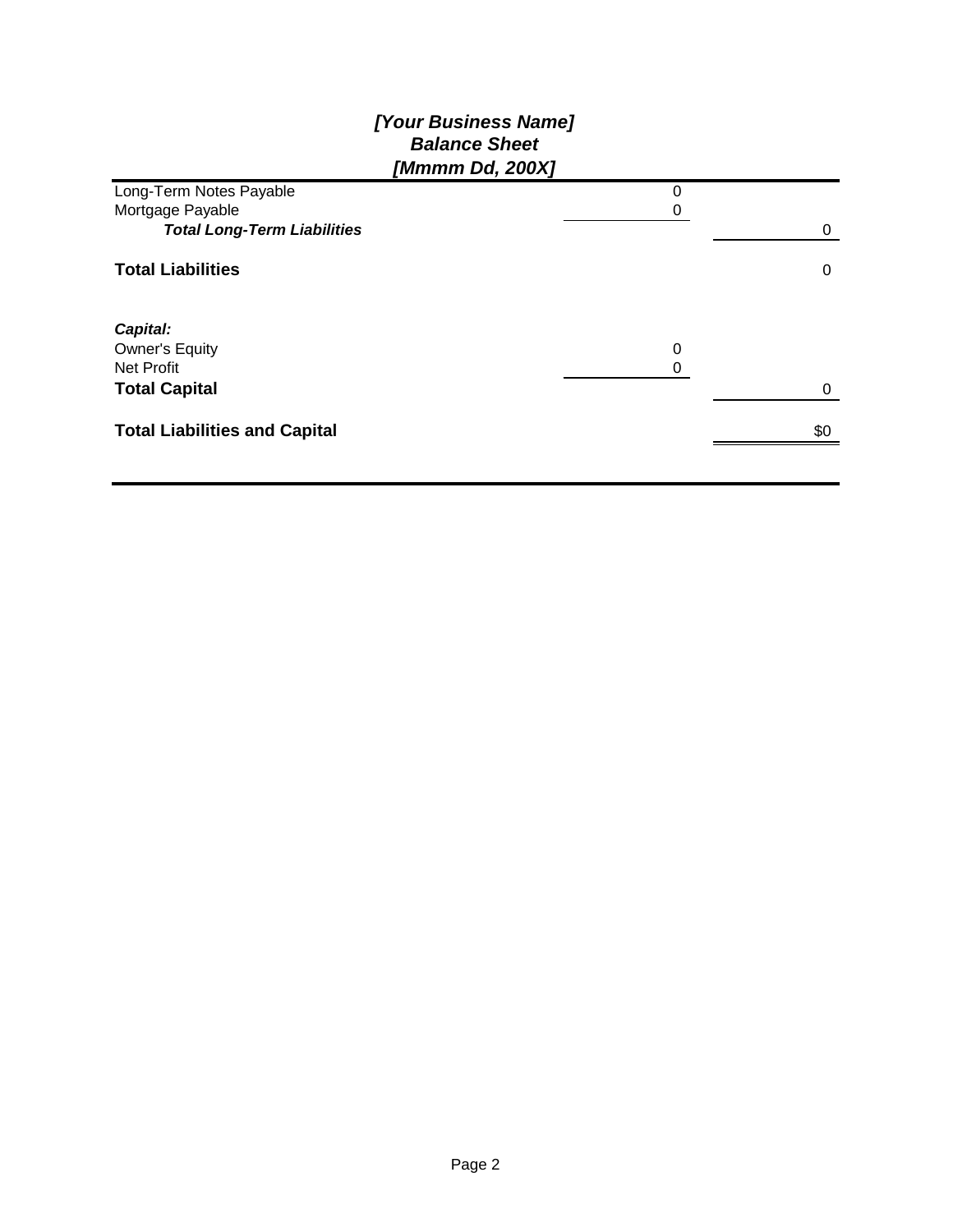## *[Your Company Name] Income Statement For the Year Ended [Mmmm Dd, 200X]*

| <b>Revenue:</b>                    |        |        |
|------------------------------------|--------|--------|
| <b>Gross Sales</b>                 |        | \$0.00 |
| Less: Sales Returns and Allowances |        | \$0.00 |
| <b>Net Sales</b>                   |        | \$0.00 |
| <b>Cost of Goods Sold:</b>         |        |        |
| <b>Beginning Inventory</b>         | \$0.00 |        |
| Add: Purchases                     | \$0.00 |        |
| Freight-in                         | \$0.00 |        |
| <b>Direct Labor</b>                | \$0.00 |        |
| <b>Indirect Expenses</b>           | \$0.00 |        |
|                                    | \$0.00 |        |
| Less: Ending Inventory             | \$0.00 |        |
| <b>Cost of Goods Sold</b>          |        | \$0.00 |
| <b>Gross Profit (Loss)</b>         |        | \$0.00 |
| <b>Expenses:</b>                   |        |        |
| Advertising                        | \$0.00 |        |
| Amortization                       | \$0.00 |        |
| <b>Bad Debts</b>                   | \$0.00 |        |
| <b>Bank Charges</b>                | \$0.00 |        |
| <b>Charitable Contributions</b>    | \$0.00 |        |
| Commissions                        | \$0.00 |        |
| <b>Contract Labor</b>              | \$0.00 |        |
| <b>Credit Card Fees</b>            | \$0.00 |        |
| <b>Delivery Expenses</b>           | \$0.00 |        |
| Depreciation                       | \$0.00 |        |
| Dues and Subscriptions             | \$0.00 |        |
| Insurance                          | \$0.00 |        |
| Interest                           | \$0.00 |        |
| Maintenance                        | \$0.00 |        |
| Miscellaneous                      | \$0.00 |        |
| <b>Office Expenses</b>             | \$0.00 |        |
| <b>Operating Supplies</b>          | \$0.00 |        |
| <b>Payroll Taxes</b>               | \$0.00 |        |
| Permits and Licenses               | \$0.00 |        |
| Postage                            | \$0.00 |        |
| <b>Professional Fees</b>           | \$0.00 |        |
| <b>Property Taxes</b>              | \$0.00 |        |
| Rent                               | \$0.00 |        |
| Repairs                            | \$0.00 |        |
| Telephone                          | \$0.00 |        |
| Travel                             | \$0.00 |        |
| <b>Utilities</b>                   | \$0.00 |        |
| Vehicle Expenses                   | \$0.00 |        |
| Wages                              | \$0.00 |        |
| <b>Total Expenses</b>              |        | \$0.00 |

**Net Operating Income Page 1 CONS Page 1 CONS \$0.00**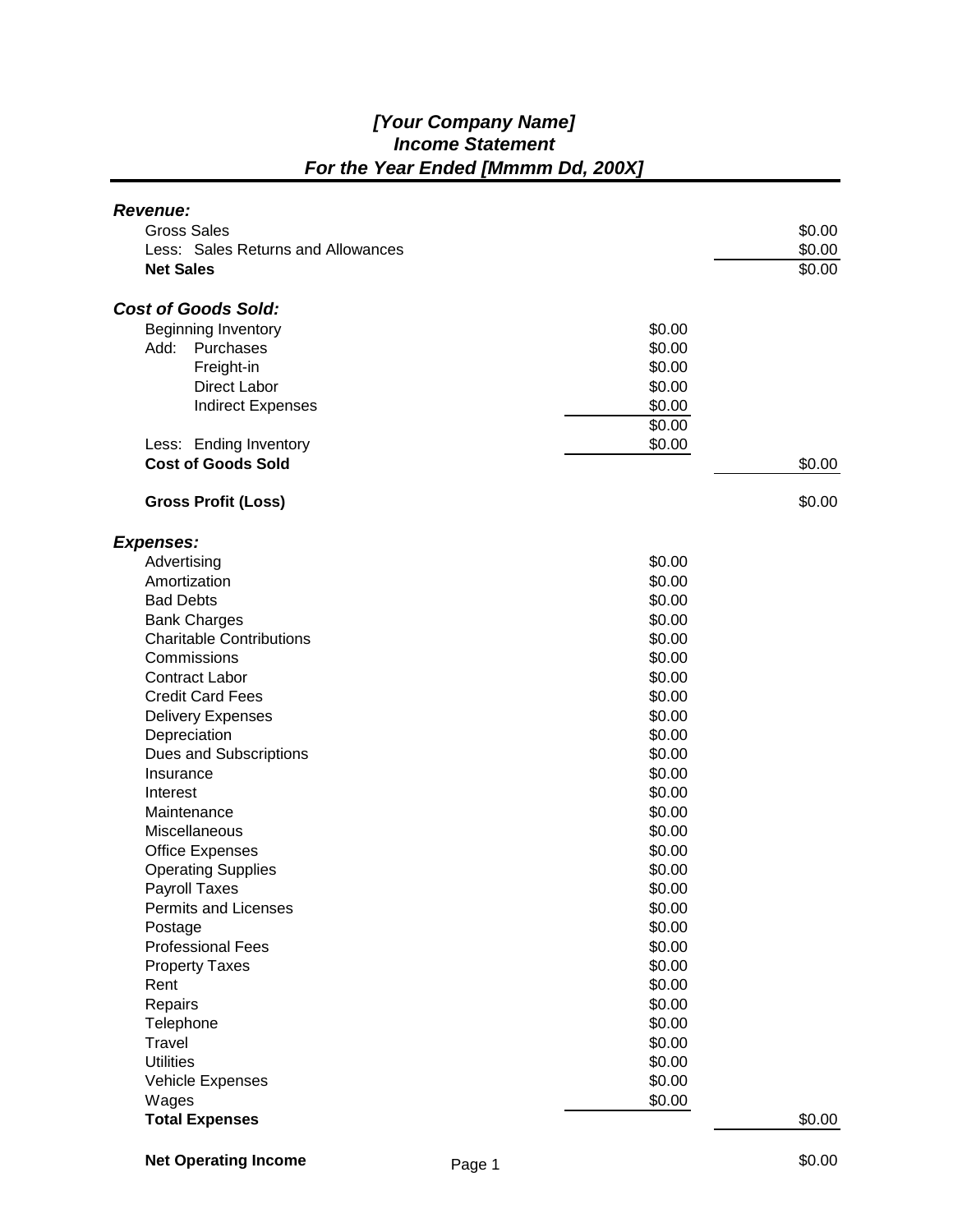## *[Your Company Name] Income Statement For the Year Ended [Mmmm Dd, 200X]*

| \$0.00 |        |
|--------|--------|
| \$0.00 |        |
|        | \$0.00 |
|        | \$0.00 |
|        |        |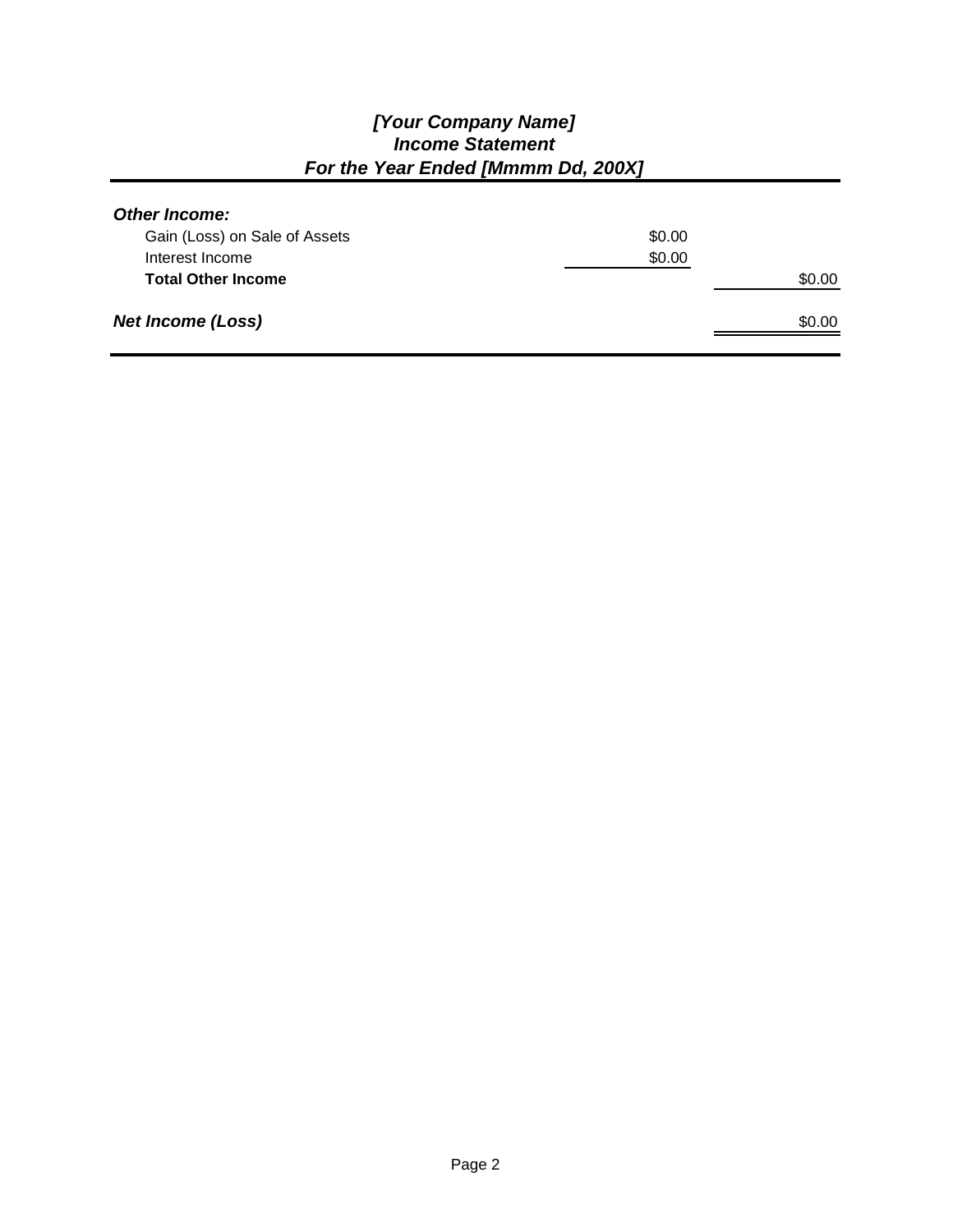## **PERSONAL FINANCIAL STATEMENT**

# Submitted to: Tongass Federal Credit Union Date: Date:

| <b>Section 1: Individual Information</b>                                                                                                                     |              | <b>Section 2: Other Party Information</b> |                      |                                                    |                             |              |                     |           |  |
|--------------------------------------------------------------------------------------------------------------------------------------------------------------|--------------|-------------------------------------------|----------------------|----------------------------------------------------|-----------------------------|--------------|---------------------|-----------|--|
| Name                                                                                                                                                         |              |                                           | <b>Birth Date</b>    | <b>Birth Date</b><br>Name                          |                             |              |                     |           |  |
| SSN:                                                                                                                                                         |              | Phone                                     |                      | SSN:                                               | Phone                       |              |                     |           |  |
| <b>Residence Address</b>                                                                                                                                     |              | <b>Mailing Address</b>                    |                      | <b>Residence Address</b><br><b>Mailing Address</b> |                             |              |                     |           |  |
| City                                                                                                                                                         | <b>State</b> |                                           | Zip                  | City                                               |                             | <b>State</b> |                     | Zip       |  |
| Rent Own<br>Payment \$                                                                                                                                       |              | How Long                                  |                      | Rent Own<br>How Long<br>Payment \$                 |                             |              |                     |           |  |
| <b>Business Information</b>                                                                                                                                  |              |                                           |                      |                                                    | <b>Business Information</b> |              |                     |           |  |
| Name of Business                                                                                                                                             |              |                                           |                      | Name of Business                                   |                             |              |                     |           |  |
| <b>Address</b>                                                                                                                                               |              |                                           |                      | <b>Address</b>                                     |                             |              |                     |           |  |
| City                                                                                                                                                         | State        |                                           | Zip                  | City                                               |                             | <b>State</b> |                     | Zip       |  |
| Phone                                                                                                                                                        | How long?    |                                           | Years in profession? | Phone                                              | How long?                   |              | Years in profession |           |  |
| Position/Occupation                                                                                                                                          |              |                                           | Gross Mo. Salary     | Position/Occupation                                |                             |              | Gross Mo. Salary    |           |  |
| Previous Employer                                                                                                                                            |              | How long?                                 |                      | Previous Employer                                  |                             |              |                     | How long? |  |
| <b>Other Income</b>                                                                                                                                          |              |                                           |                      | <b>Other Income</b>                                |                             |              |                     |           |  |
| Alimony, child support or separate maintenance income need no be revealed, unless you wish to have it considered as a basis for repaying<br>this obligation. |              |                                           |                      |                                                    |                             |              |                     |           |  |
| Other Income \$                                                                                                                                              |              | Source                                    |                      | Other Income \$<br>Source                          |                             |              |                     |           |  |

| Assets (use positive #s)                     |            |                                   | Liabilities'*wg'pgi cvxg'%+ |
|----------------------------------------------|------------|-----------------------------------|-----------------------------|
| Cash in Credit Unions or Banks (Schedule A): | \$         | Loans Owed to TFCU                | \$                          |
| Stocks and Bonds (Schedule A):               | \$         | Credit Card(s)                    | \$                          |
| Retirement (Schedule A):                     | \$         |                                   | \$                          |
| Vehicle Year:<br>Make:                       | \$         | Vehicle Loan                      | \$                          |
| Vehicle Year:<br>Make:                       | \$         | Vehicle Loan                      | \$                          |
| Home (Schedule B):                           | \$         | Mortgage                          | \$                          |
| Other Real Estate (Schedule B):              | \$         | Other Real Estate Loans           | \$                          |
| Boat                                         | \$         | Boat Loan                         | \$                          |
| Cash Value Life Insurance:                   | \$         | Debts Not Yet Listed (Schedule C) | \$                          |
| Other Assets:                                | \$         |                                   | \$                          |
|                                              | \$         |                                   | \$                          |
|                                              | \$         |                                   | \$                          |
| <b>Total Assets</b>                          | 0.00<br>\$ | <b>Total Loan Balances</b>        | 0.00<br>\$                  |
|                                              | 0.00<br>\$ |                                   |                             |